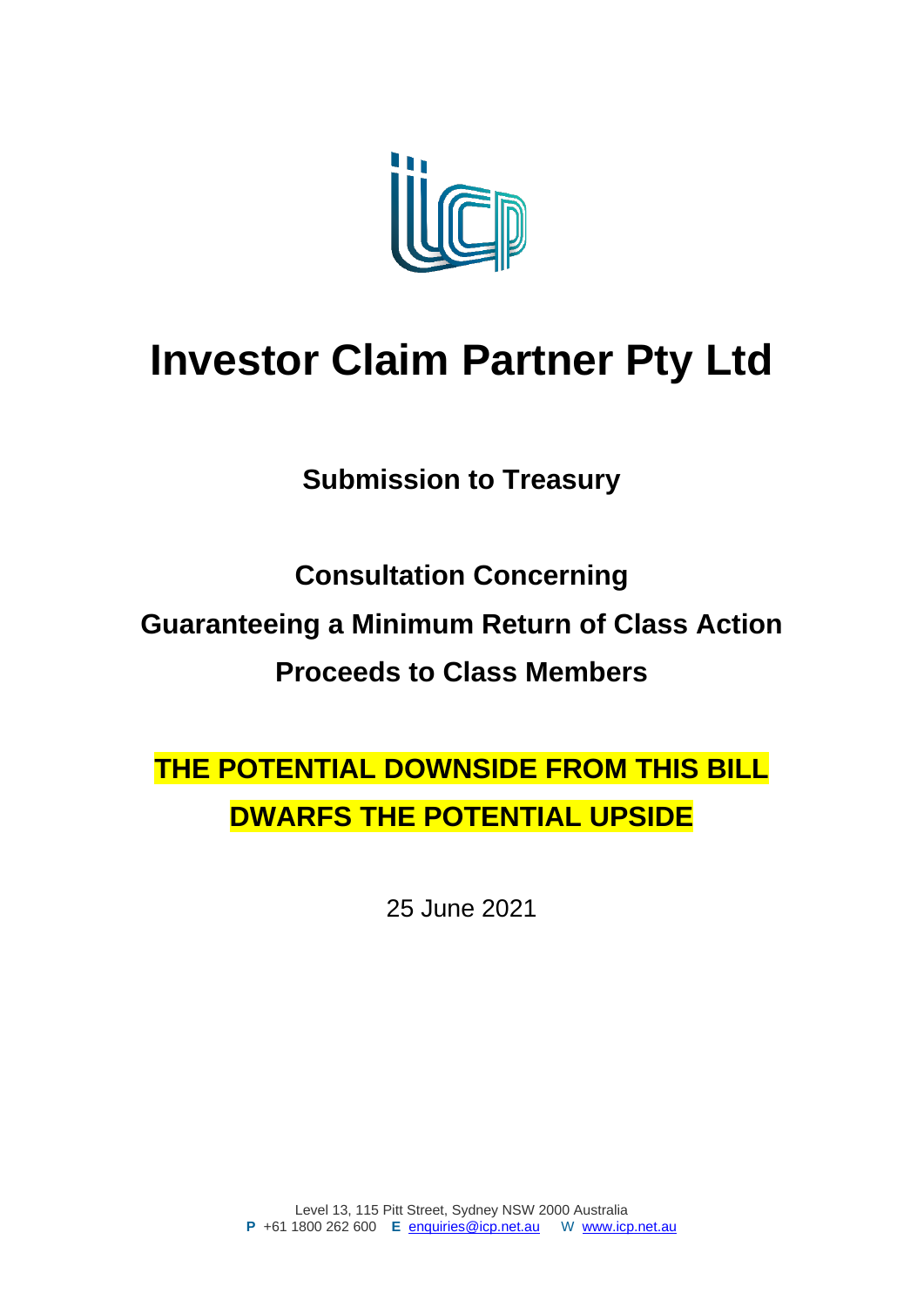## **1. Introduction**

- 1.1. Investor Claim Partner Pty Ltd (**ICP**) is thankful to Treasury for the opportunity to make this submission to the Treasury's consultation concerning guaranteeing a minimum return of class action proceeds to class members.
- 1.2. I am the Chief Executive Officer and founder of ICP, Managing Director of ICP Capital Pty Ltd (**ICP Capital**), ICP Funding Pty Ltd (**ICP Funding**) and the Chair and co-founder of the Association of Litigation Funders of Australia (**ALFA**).
- 1.3. After obtaining a Bachelor of Commerce from the University of Melbourne and a Bachelor of Laws from the University of Sydney, I practiced law predominantly in the area of commercial litigation for 10 years.
- 1.4. In 1996, I founded Insolvency Management Fund Pty Ltd (**IMF**) to fund insolvency claims around Australia.
- 1.5. In 2001, I co-founded and was an inaugural director of IMF (Australia) Ltd (now Omni Bridgeway Ltd) and remained a director until 2015 (being the Managing Director between 2004 and 2008). Whilst at Omni, I was directly responsible, amongst other claims, for the due diligence on the Wivenhoe Dam claim against the State of Queensland which has achieved a judgment of \$440m and proceeds against Seqwater for a greater sum.
- 1.6. In 2014, I was appointed Managing Director of Bentham Europe Limited, now called Innsworth Advisors Ltd, which manages the funding of, amongst other claims, shareholder claims in the United Kingdom and Germany for shareholders of Tesco and Volkswagen, respectively with the Volkswagen claim being for in excess of €2.3bn; an amount greater than the total compensation paid in Australian shareholder claims to date. I left the board of Innsworth in 2015 but was reappointed to that board in 2016; an appointment I continue to hold.
- 1.7. In 2016, I founded ICP and in 2017, 2018 and 2020, I founded ICP Capital, ICP Funding and CASL Governance Ltd, respectively, to predominantly fund class actions.
- 1.8. I joined the board of Public Interest Advocacy Centre Limited in 2015; an appointment I continue to hold.

2